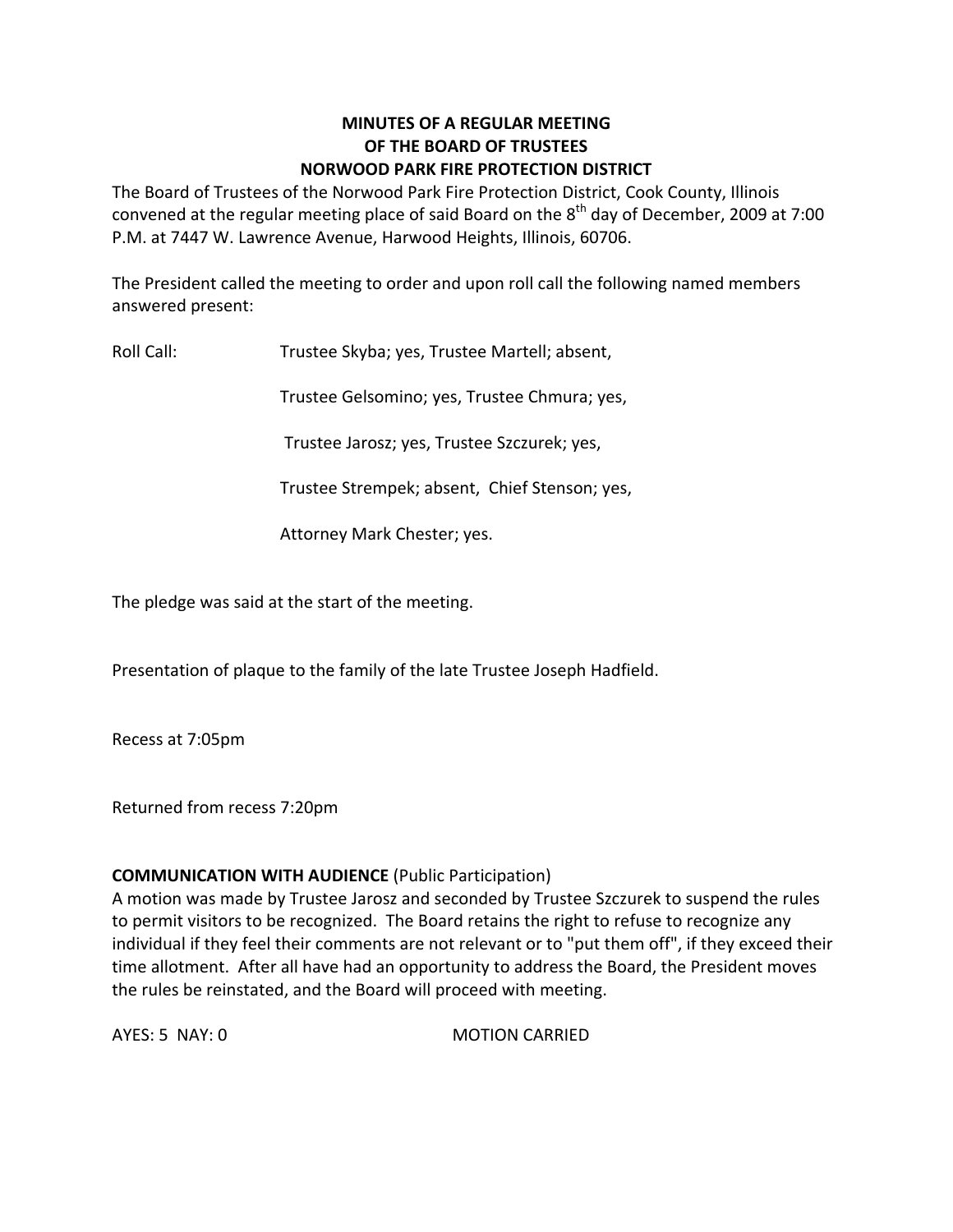A motion was made by Trustee Gelsomino and seconded by Trustee Szczurek to approve the payment of all current bills.

Roll Call: Trustee Skyba; yes, Trustee Martell; absent, Trustee Gelsomino; yes, Trustee Chmura; yes, Trustee Jarosz; yes, Trustee Szczurek; yes,

Trustee Strempek; absent.

AYES: 5 NAY: 0 MOTION CARRIED A motion was made by Trustee Skyba and seconded by Trustee Jarosz to approve the minutes of the Regular meeting held on November  $10^{\text{th}}$ , 2009.

Roll Call: Trustee Skyba; yes, Trustee Martell; absent,

Trustee Gelsomino; yes, Trustee Chmura; yes,

Trustee Jarosz; yes, Trustee Szczurek; yes,

Trustee Strempek; absent.

AYES: 5 NAY: 0 **MOTION CARRIED** 

# **TREASURER'S REPORT**

Schedule of Assets (Arising from Cash Transactions) November 30, 2009

## Assets

| Checking and money market accounts (interest rate): |   |         |
|-----------------------------------------------------|---|---------|
| Plaza Bank checking (0.245%)                        | S | 467     |
| Plaza Bank money market (0.295%)                    |   | 417,627 |
| Plaza Bank checking- Public Education               |   | 573     |
| Plaza Bank ambulance billing money market (0.295%)  |   | 62,477  |
| Suburban Bank & Trust                               |   | 5,406   |
|                                                     |   |         |
| Total checking and money market accounts            |   | 486,083 |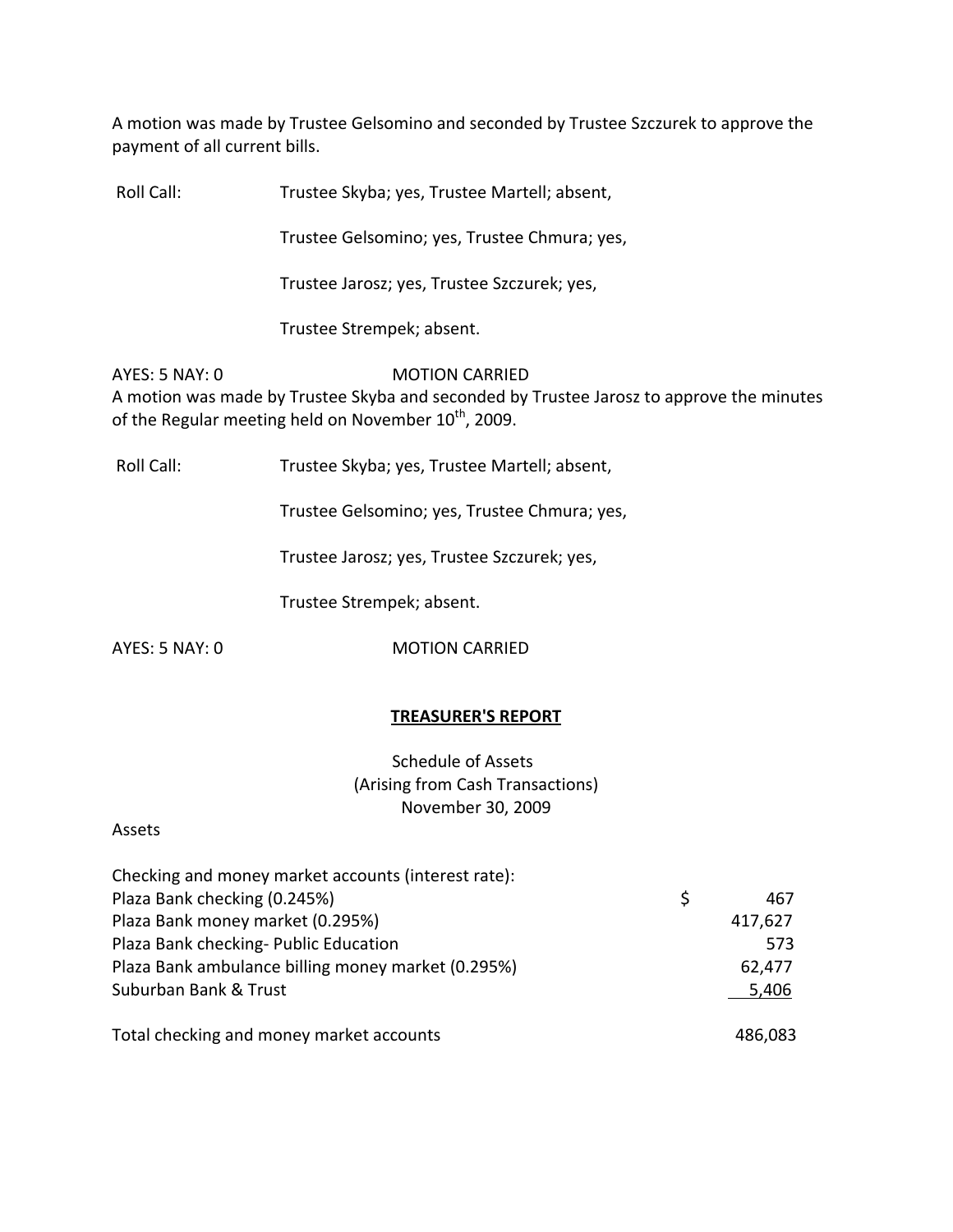| Certificates of deposit (interest rate and maturity):    |                    |
|----------------------------------------------------------|--------------------|
| Parkway Bank and Trust (4.34% 05/10/10)                  | 482,420            |
| Plaza Bank (3.07% 01/17/10)                              | 118,683            |
| Plaza Bank (2.23% 03/18/10)                              | 404,344            |
| Plaza Bank (2.00% 06/23/10)                              | 1,243,597          |
| Belmont Bank (4.10% 05/21/11)                            | 444,688            |
| Parkway Bank and Trust (4.35% 04/07/10)                  | 325,683            |
| Total certificates of deposit                            | 3,019,415          |
| Total checking, money market and certificates of deposit | <u>\$3,505,498</u> |

There is a CD at Plaza Bank that is going to mature next month.

Motion by Trustee Skyba, seconded by Trustee Szczurek to approve the Treasurer's report as presented from the Financial Statement for November 2009**.**

| Roll Call:     | Trustee Skyba; yes, Trustee Martell; absent, |
|----------------|----------------------------------------------|
|                | Trustee Gelsomino; yes, Trustee Chmura; yes, |
|                | Trustee Jarosz; yes, Trustee Szczurek; yes,  |
|                | Trustee Strempek; absent.                    |
| AYES: 5 NAY: 0 | <b>MOTION CARRIED</b>                        |

## **Chiefs Report:**

All Trustees received a copy of the alarm report.

All Trustees received a copy of the inspection report along with the list of completed inspections for this month.

The Christmas party was a huge success, we had about 75 people. The food, the Pinata and Santa Claus turned out great. Thanks to the Trustees for supporting the party, next year we hope everybody can make it.

The sale of Engine #103 is on the agenda to be sold to Garden Valley Idaho. There is a motion on the agenda for a surplus vehicle. I gave everybody a list of things that go with the apparatus and a short list of maintenance and repairs that need to be done before the sale is final. The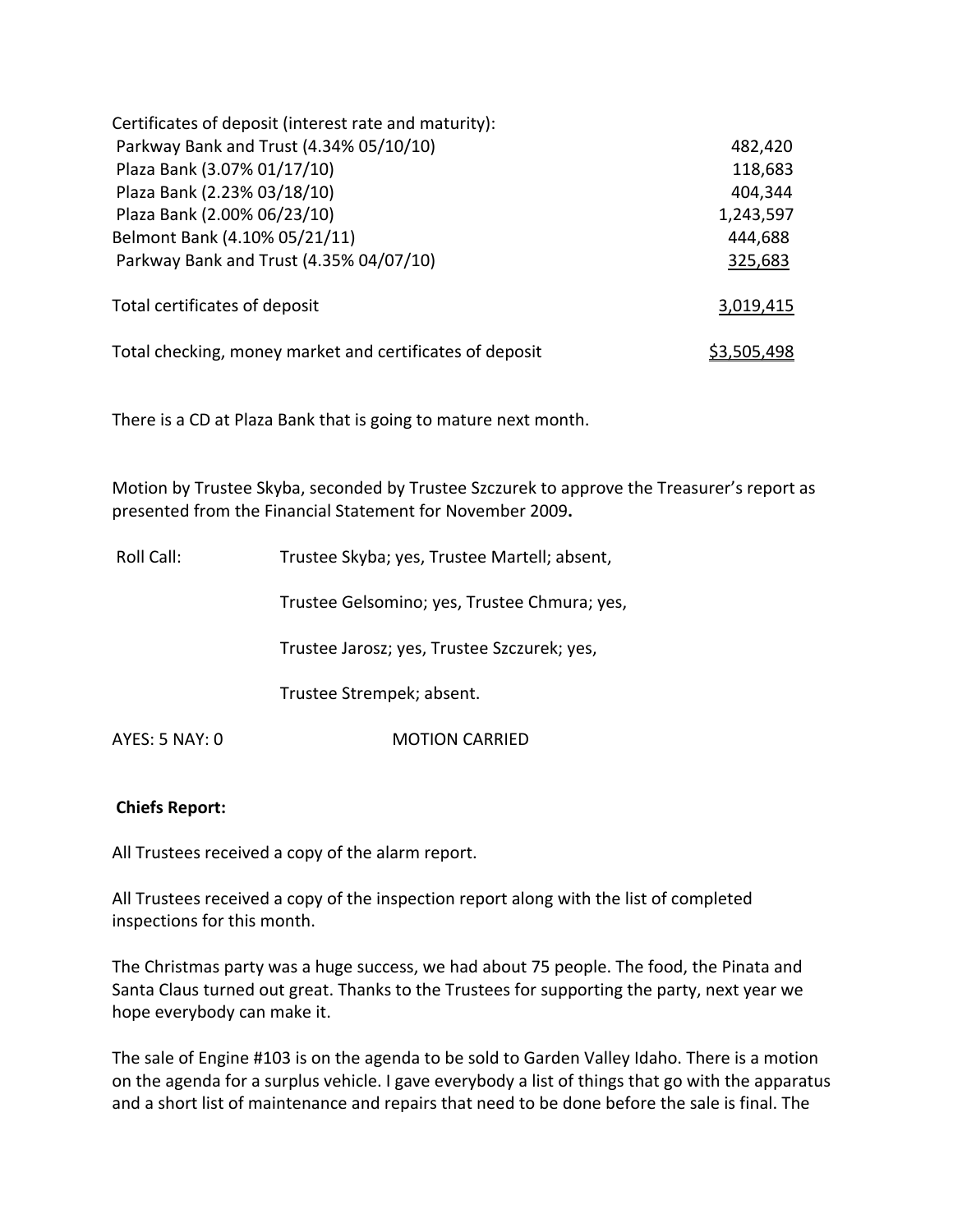apparatus will be ready to be transported on a flat bed within 1 to 2 weeks. D/C Kovalcik did a great job coordinating the sale and working with Fire Line equipment.

I ordered 700 flu shots for next year; we will have to meet with Mary Field and Norwood Park Township to secure the funding for the program. Trustee Chmura asked how many shots we went through this year. Chief Stenson stated that we went through 710 shots this year.

Dispatch has had problems communicating with us in the past week. Chi Com came out and found our antennae to be bad. They installed a new one today; the part alone was approximately \$500 plus labor.

Commissioners report, there was a meeting scheduled last week. There were no items on the agenda so the meeting was cancelled. Commissioner Lymperopulos was in attendance and stated the same.

Attorney Mark Chester was in attendance. Chief Stenson asked Mr. Chester to explain the changes to the open meetings act and the freedom of information act. Mr. Chester said there are some requirements we need to fulfill. We need to appoint an open meetings act officer and a freedom of information officer and they must be trained. We also need to put some information on the website. He highly suggests that we contact the attorney if we are not sure on the law. He also stated that this was a law and we do not need to pass an Ordinance. The attorney was then asked to explain the changes to the foreign fire insurance and the selection of officers to form a board. He explained that the only person from the District that would be allowed to be on the board was the Chief. The Chief then explained the history and how the money was spent in the past. The attorney explained where the foreign tax comes from. He explained that the board will consist of the Chief and a group of fireman and the board does not have much to say about it. The rules on how to spend the money on the maintenance of the men do not change but who makes the decision on how to spend the money does. Trustee Chmura stated he hoped everybody would be reasonable and it would not become an issue.

A motion was made by Trustee Gelsomino and seconded by Trustee Jarosz to accept the Chiefs report as presented for November 2009.

AYES: 5 NAY: 0 MOTION CARRIED

**Presidents Report:** 

Nothing at this time.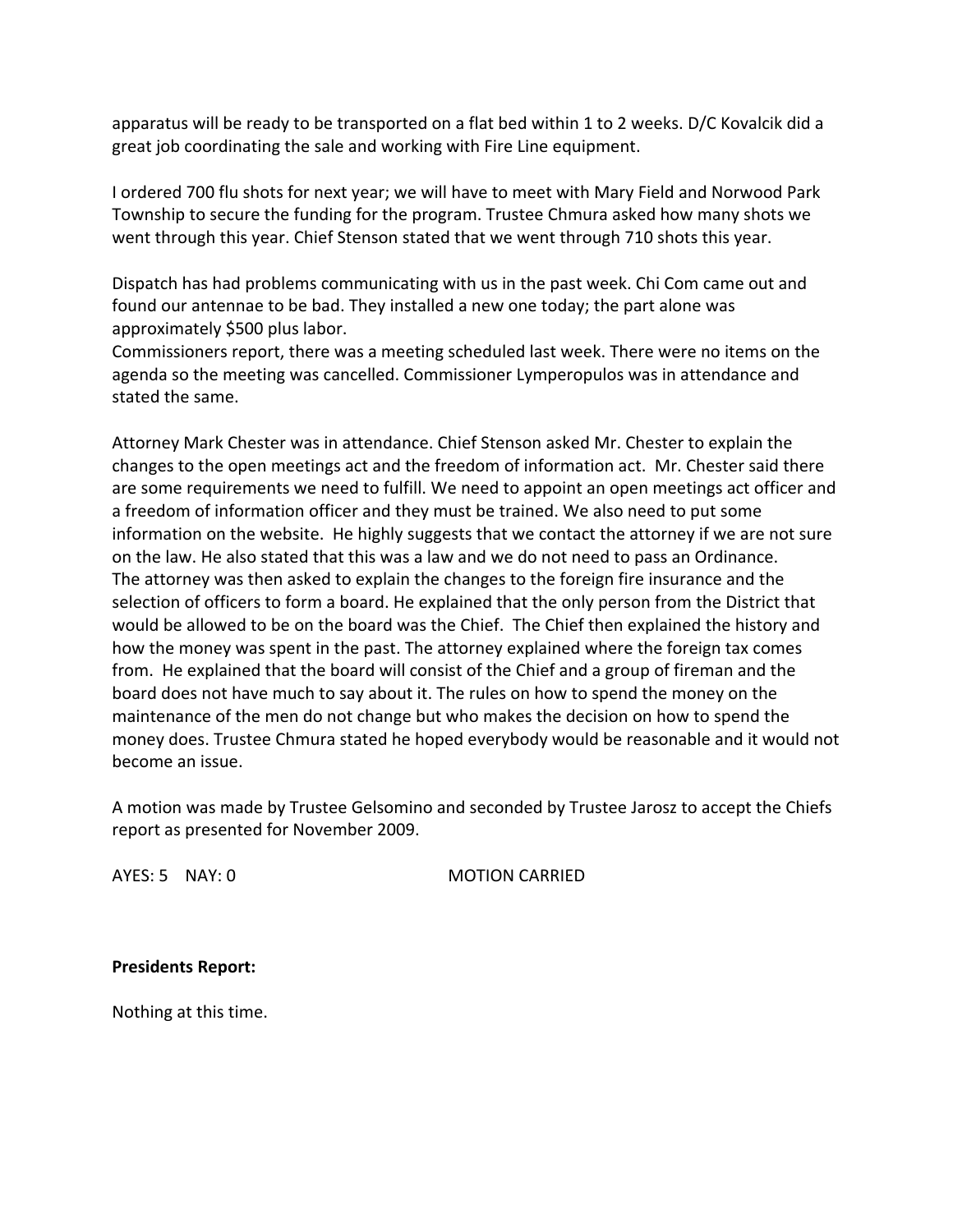#### **Committee Reports:**

Finance Committee‐ Chairman Trustee Chmura stated they are currently working on language for education. Attorney Mark Chester has sent some language to look over, which will then go to the Union.

Building and Equipment Committee‐ Trustee Gelsomino stated they have been working on the selling of the Engine and purchase of a Command vehicle. Chief Stenson reported on the tuck pointing prices he has received so far. One more bid will be coming soon.

Technology and PR Media Committee‐ Trustee Szczurek stated that the computers are on the agenda for purchase.

Policy Committee‐ Chairman Trustee Skyba stated that there are several Ordinances to be voted on this meeting. Trustee Skyba questioned the upcoming motion on the PSI contract.

Pension Fund‐ Trustee Chmura stated there is a meeting coming up in January.

#### **Old Business:**

None.

#### **New Business**:

Motion by Trustee Skyba and seconded by Trustee Szczurek to pass and approve Ordinance #09‐5, the Norwood Park Fire Protection District 2009‐2010 Tax Levy.

| Roll Call:     | Trustee Skyba; yes, Trustee Martell; absent, |
|----------------|----------------------------------------------|
|                | Trustee Gelsomino; yes, Trustee Chmura; yes, |
|                | Trustee Jarosz; yes, Trustee Szczurek; yes,  |
|                | Trustee Strempek; absent.                    |
| AYES: 5 NAY: 0 | <b>MOTION CARRIED</b>                        |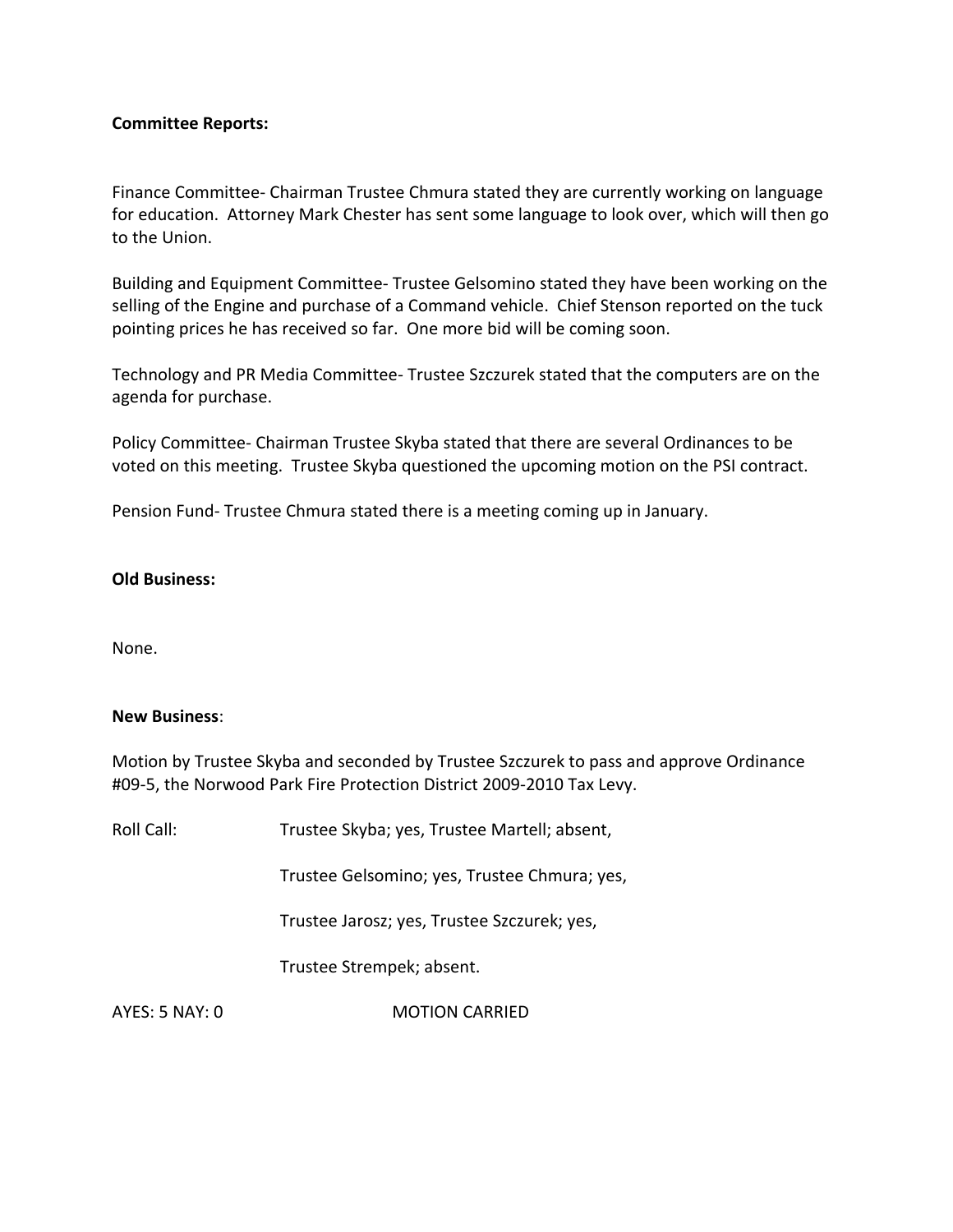Motion by Trustee Skyba and seconded by Trustee Gelsomino to pass and adopt Ordinance #09-6, an Ordinance giving Cook County Clerk direction related to the 2009 Tax Levy.

Roll Call: Trustee Skyba; yes, Trustee Martell; absent, Trustee Gelsomino; yes, Trustee Chmura; yes, Trustee Jarosz; yes, Trustee Szczurek; yes, Trustee Strempek; absent. AYES: 5 NAY: 0 **MOTION CARRIED** Motion by Trustee Gelsomino and seconded by Trustee Jarosz to approve and adopt Ordinance #09‐7, an Ordinance providing for changes for services provided to nonresidents.

Roll Call: Trustee Skyba; yes, Trustee Martell; absent,

Trustee Gelsomino; yes, Trustee Chmura; yes,

Trustee Jarosz; yes, Trustee Szczurek; yes,

Trustee Strempek; absent.

AYES: 5 NAY: 0 MOTION CARRIED

Motion by Trustee Skyba and seconded by Trustee Chmura to approve and adopt Ordinance #09-8, an Ordinance establishing the maximum daily reimbursement rate for both mileage and non‐mileage expenses for employees engaged in approved functions located outside of the Norwood Park Fire Protection District.

Trustee Skyba questioned if the numbers were in the packets. Chief stated that the Ordinance reads that it will match the IRS mileage rate.

Roll Call: Trustee Skyba; yes, Trustee Martell; absent,

Trustee Gelsomino; yes, Trustee Chmura; yes,

Trustee Jarosz; yes, Trustee Szczurek; yes,

Trustee Strempek; absent.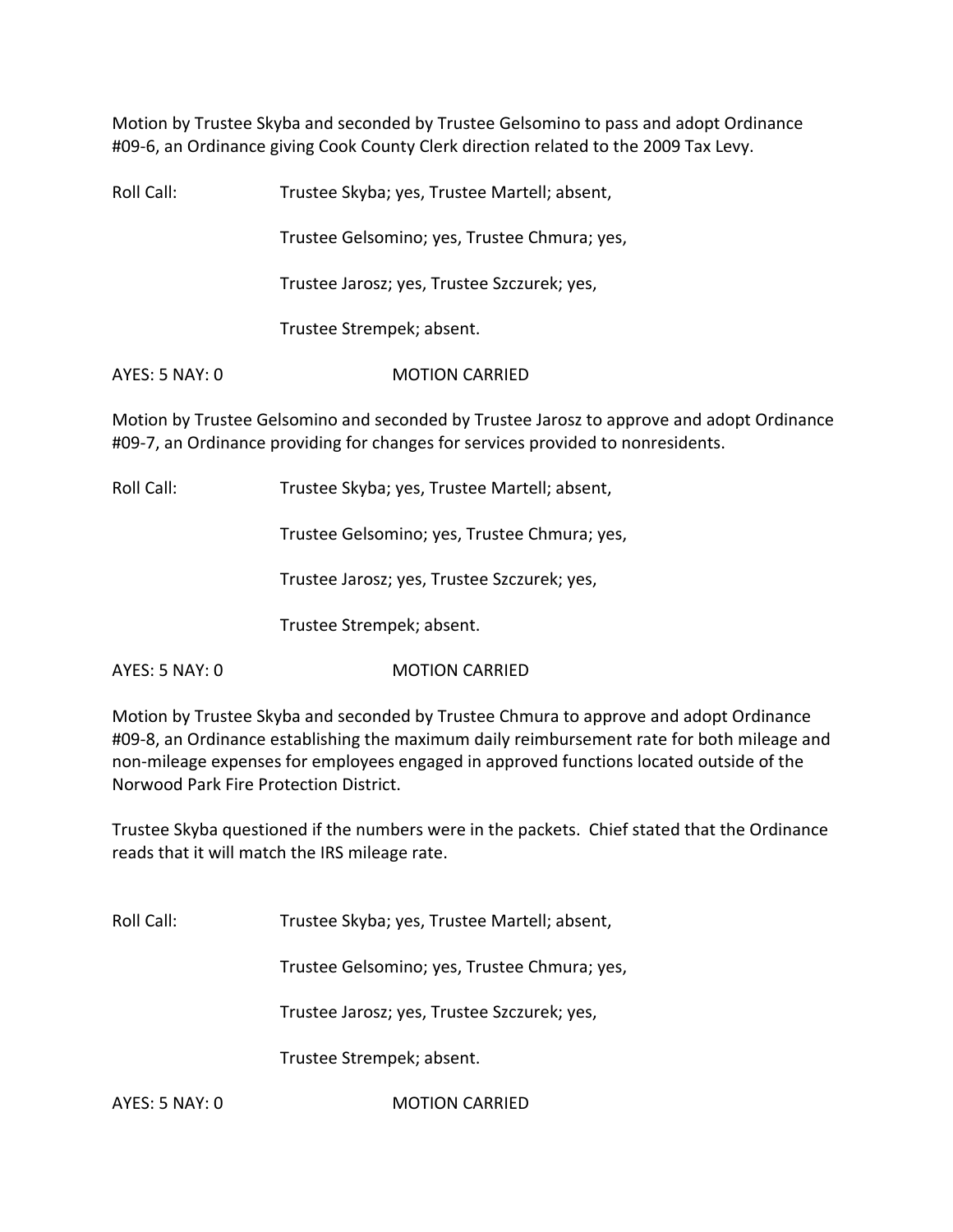Motion by Trustee Gelsomino and seconded by Trustee Jarosz to approve and adopt Resolution #09‐7, A Resolution authorizing the sale of surplus vehicles.

Roll Call: Trustee Skyba; yes, Trustee Martell; absent, Trustee Gelsomino; yes, Trustee Chmura; yes, Trustee Jarosz; yes, Trustee Szczurek; yes, Trustee Strempek; absent. AYES: 5 NAY: 0 **MOTION CARRIED** 

Motion by Trustee Gelsomino and seconded by Trustee Chmura to accept the preliminary audit draft for 2009 fiscal year as presented by Frank J. Baker and Company.

Trustee Skyba questioned if the Finance Committee had a chance to review the audit. Trustee Chmura stated that they reviewed it at 6:00pm. Trustee Chmura stated that the District is in the black after depreciation.

| Roll Call:     | Trustee Skyba; yes, Trustee Martell; absent, |
|----------------|----------------------------------------------|
|                | Trustee Gelsomino; yes, Trustee Chmura; yes, |
|                | Trustee Jarosz; yes, Trustee Szczurek; yes,  |
|                | Trustee Strempek; absent.                    |
| AYES: 5 NAY: 0 | <b>MOTION CARRIED</b>                        |

Motion by Trustee Skyba and seconded by Trustee Jarosz to approve the sale of Engine 103, 1992 Pierce Lance Pumper, to Garden Valley Fire Protection District at a price of \$50,000.00.

Roll Call: Trustee Skyba; yes, Trustee Martell; absent,

Trustee Gelsomino; yes, Trustee Chmura; yes,

Trustee Jarosz; yes, Trustee Szczurek; yes,

Trustee Strempek; absent.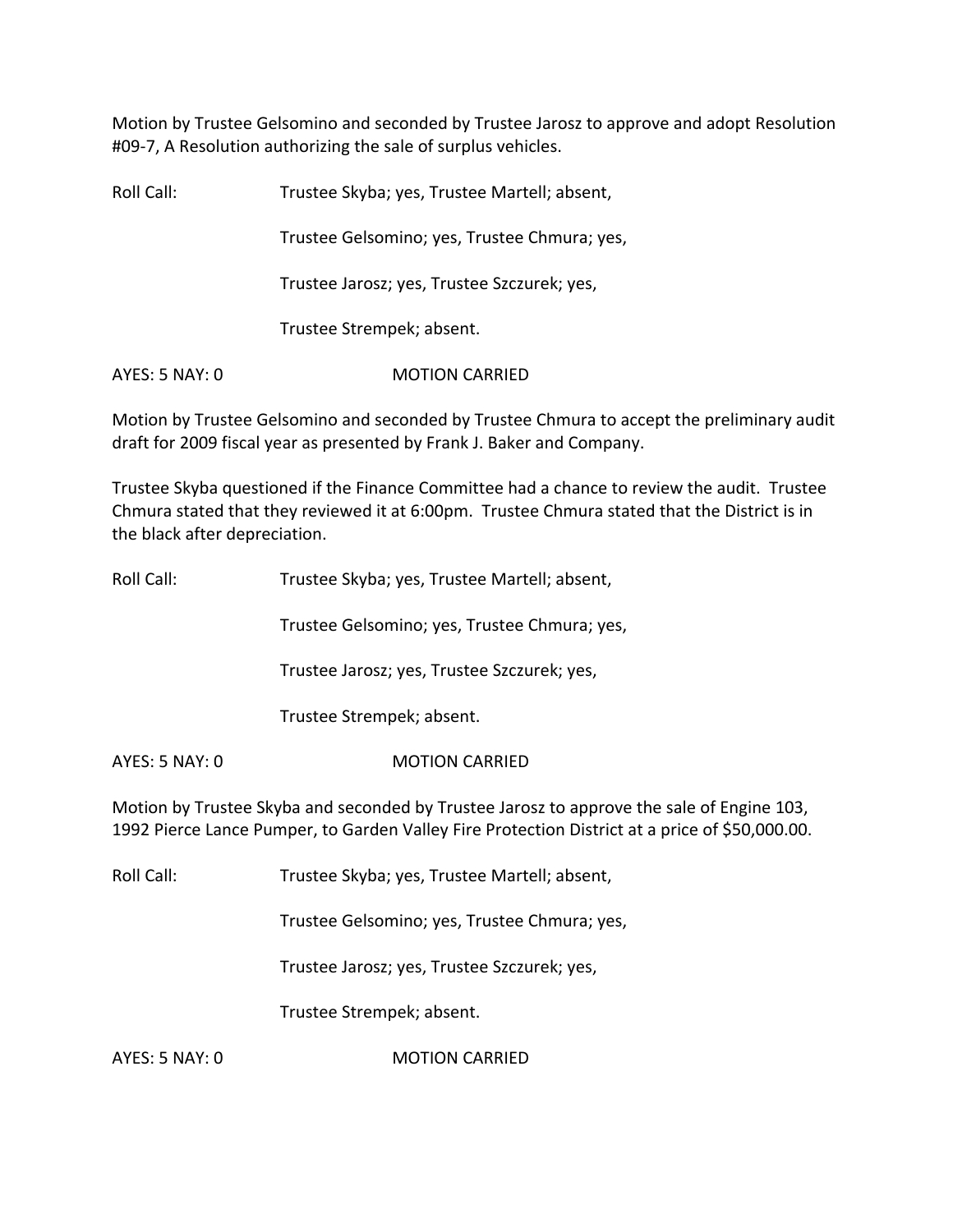Motion by Trustee Gelsomino and seconded by Trustee Szczurek to purchase a 2010 Chevrolet Tahoe from the State of Illinois contract #PSD4014137 2009 Police Package 2 WD from Miles Chevrolet at a cost not to exceed \$30,000.00

| Roll Call:     | Trustee Skyba; yes, Trustee Martell; absent, |
|----------------|----------------------------------------------|
|                | Trustee Gelsomino; yes, Trustee Chmura; yes, |
|                | Trustee Jarosz; yes, Trustee Szczurek; yes,  |
|                | Trustee Strempek; absent.                    |
| AYES: 5 NAY: 0 | <b>MOTION CARRIED</b>                        |
|                |                                              |

Motion by Trustee Szczurek and seconded by Trustee Jarosz to purchase 4 computers to replace existing computers at a cost not to exceed \$5,000.00 from the Dell Government Account.

Roll Call: Trustee Skyba; yes, Trustee Martell; absent,

Trustee Gelsomino; yes, Trustee Chmura; yes,

Trustee Jarosz; yes, Trustee Szczurek; yes,

Trustee Strempek; absent.

AYES: 5 NAY: 0 MOTION CARRIED

Motion by Trustee Chmura and seconded by Trustee Skyba to approve Mesirow Insurance Services as broker for IPRF, representing the Norwood Park Fire Protection District for Workers Compensation.

Roll Call: Trustee Skyba; yes, Trustee Martell; absent,

Trustee Gelsomino; yes, Trustee Chmura; yes,

Trustee Jarosz; yes, Trustee Szczurek; yes,

Trustee Strempek; absent.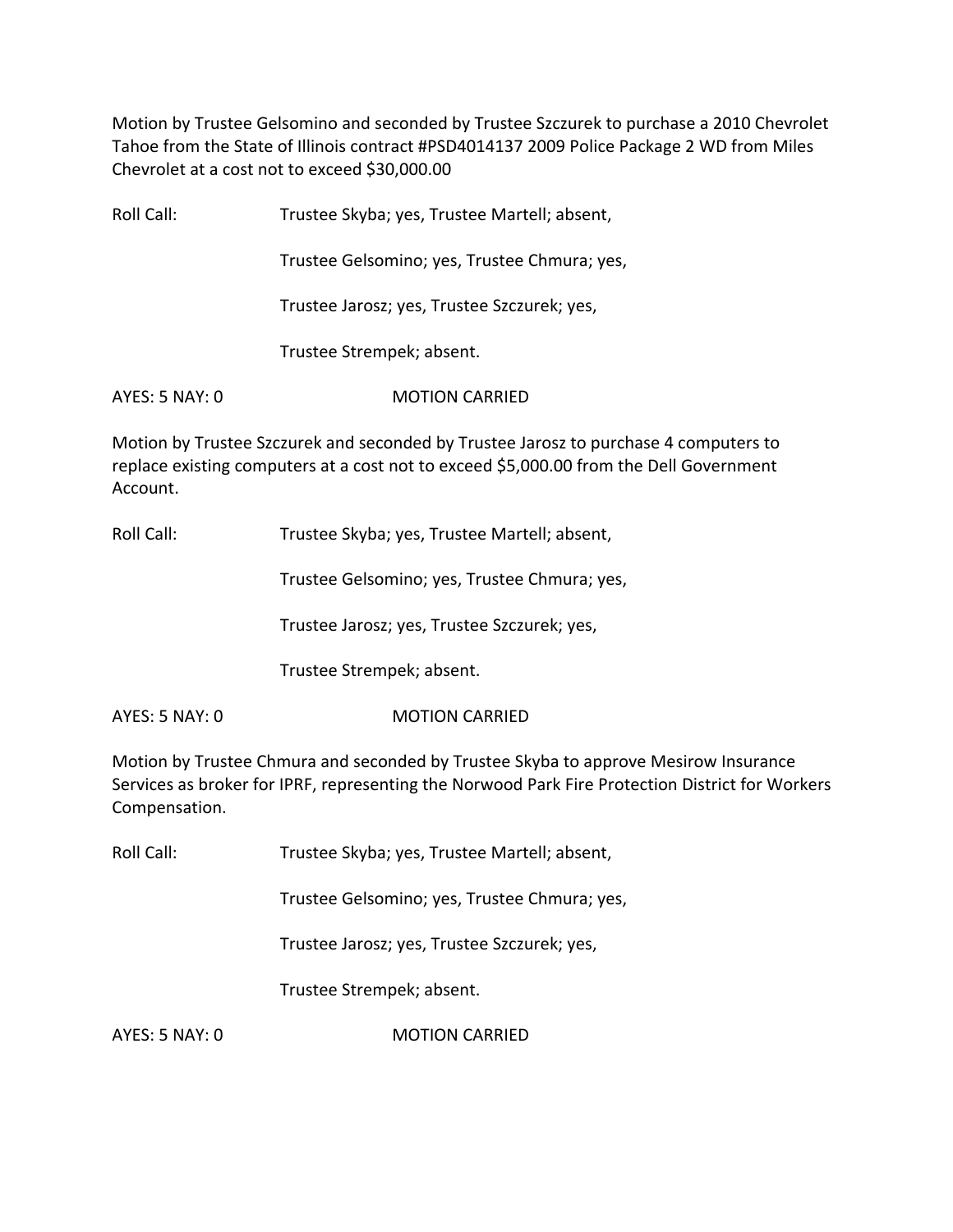Motion by Trustee Jarosz and seconded by Trustee Gelsomino to approve the three year contract with Paramedic Services of Illinois paramedic contract (January 1, 2010 through December 31, 2012).

Trustee Skyba questioned whether this is acceptable, keeping the Fire District in mind. Trustee Skyba is questioning why we are not going out for bid. Trustee Chmura replied that we have a sixty day notice of termination. Chief Stenson surveyed numerous Departments with contract paramedics and the average increase was 3.1%. Our policy states that with a highly specialized service which the paramedic contract is may not be conducive to useful or successful competitive bidding, or there are only a very few potential sources who have been previously contacted to provide a bid. Trustee Skyba states his concern is perception which Trustee Chmura stated it is not a concern to him since they are doing everything correctly. Discussion.

| Roll Call:     | Trustee Skyba; yes, Trustee Martell; absent,                                                                                            |
|----------------|-----------------------------------------------------------------------------------------------------------------------------------------|
|                | Trustee Gelsomino; yes, Trustee Chmura; yes,                                                                                            |
|                | Trustee Jarosz; yes, Trustee Szczurek; yes,                                                                                             |
|                | Trustee Strempek; absent.                                                                                                               |
| AYES: 5 NAY: 0 | <b>MOTION CARRIED</b>                                                                                                                   |
|                | Motion by Trustee Gelsomino and seconded by Trustee Jarosz to approve the raise of<br>Administrative Assistant as per Resolution #08-4. |
| Roll Call:     | Trustee Skyba; yes, Trustee Martell; absent,                                                                                            |
|                | Trustee Gelsomino; yes, Trustee Chmura; yes,                                                                                            |
|                | Trustee Jarosz; yes, Trustee Szczurek; yes,                                                                                             |
|                |                                                                                                                                         |

Trustee Strempek; absent.